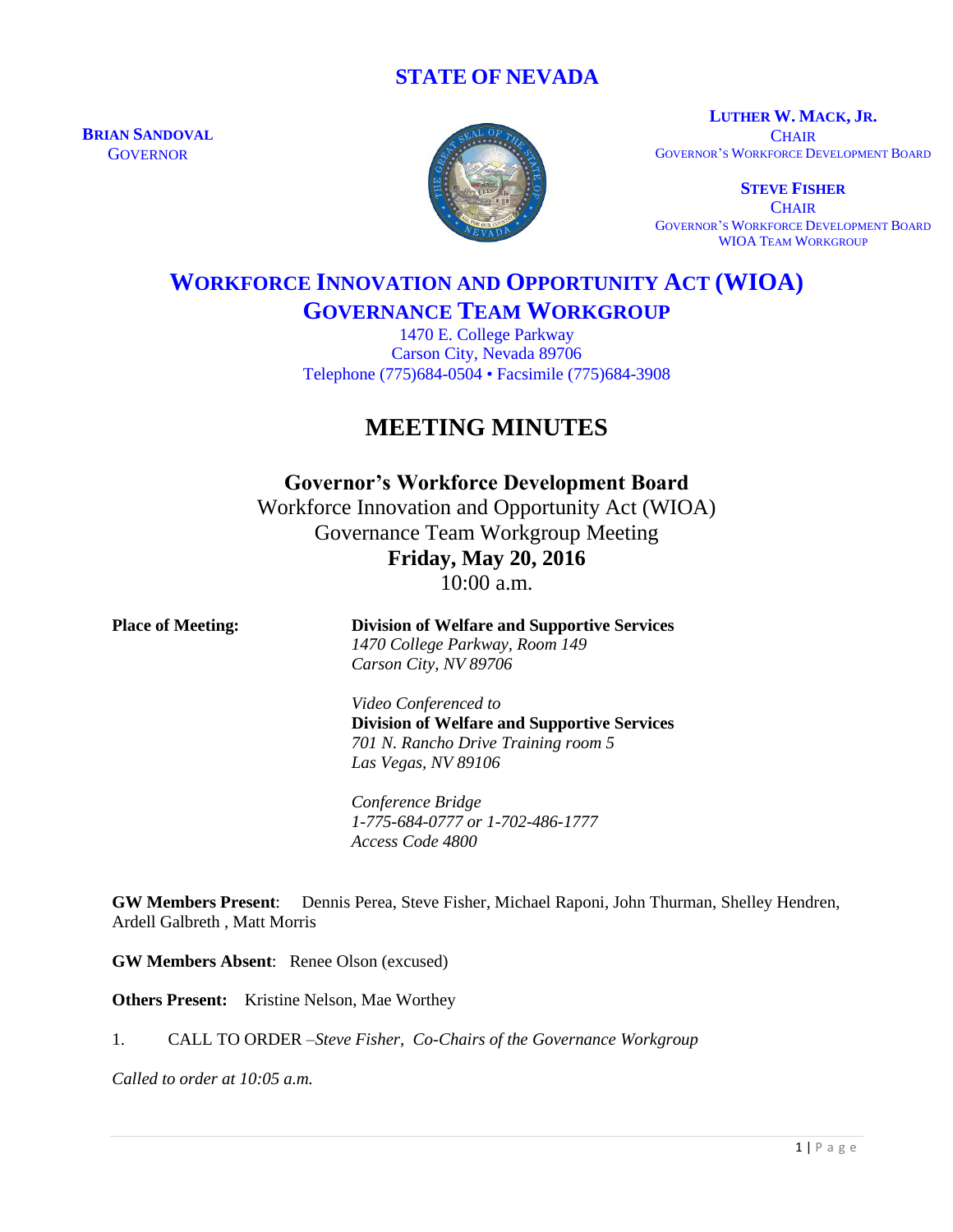#### 2. ROLL CALL- CONFIRMATION OF QUORUM – *Coralie Peterson*

Roll was called and a quorum was established.

#### 3. VERIFICATION OF PUBLIC NOTICE POSTING – *Coralie Peterson*

Ms. Peterson affirmed that the notice and agenda for the GWDB Governance Workgroup Team Meeting of May 20, 2016 was posted in accordance with NRS 241.020.

#### 4. **FIRST PUBLIC COMMENT(S) –***Steve Fisher*

Members of the public are invited for comment(s). **NO** action may be taken on a matter during public comments until the matter itself has been included on an agenda as an item for *possible action*, and properly noticed pursuant to **[NRS 241.020](http://www.leg.state.nv.us/NRS/NRS-241.html#NRS241Sec020)**. Due to time constraints, the Chair may limit public comments to **three (3) minutes/person**. Please clearly state and spell your full name.

Chair Fisher announced the First Public Comment Session and invited members of the public to speak. **Steven Fitzgerald** commented that he was in attendance at this meeting to find out why he could not participate in the Workforce Investment Act. He stated that he was qualified for state vocational rehabilitation services and has tried to get some training from a provider, but was told that a prior authorization had not been obtained.

He went on to state that he had attended classes at the Las Vegas Professional Institute of Technology, which had been paid in full, but was unable to receive certification for the classes he had attended. He added that which he felt was an unqualified training provider. He stated that he had requested assistance from both Ardell Galbreth at Workforce Connections and a vocational rehabilitation counselor but has received no response to his complaints, and felt that his inquiries were being ignored.

Mr. Fisher asked him to provide his contact information to enable someone to respond to his complaints. Dennis Perea offered to reach out to Mr. Fitzgerald if this was acceptable to him. Mr. Fisher then thanked Mr. Fitzgerald, and hearing no further comments, closed the First Public Comment Session.

#### 5. **DISCUSSION/FOR POSSIBLE ACTION:** APPROVAL OF MINUTES: GW meeting held on April 8, 2016 - *Steve Fisher*

Ms. Peterson commented that as they had experienced teleconferencing difficulty and a quorum was not met, there were no minutes for the previous meeting. The Chair then moved to the next agenda item.

#### 6. **DISCUSSION/FOR POSSIBLE ACTION:** STATE PLAN VERSION 9 REVISION REVIEWS – *Steve Fisher*

Mr. Fisher stated that they received comments from the Department of Labor asking for revisions to specific areas of the state plan that had been submitted. That request was sent to the team, and these requested revisions have now been updated the plan in the DOL portal (he referred to this as the *DOL portal version*). They have also updated those same revisions into the *state plan version* (plus some additional changes that we, the state, have made to the plan). This second version has not been submitted, as it has not been requested from the DOL, and he assumed that they will receive additional feedback in future.

Mae Worthey affirmed Mr. Fisher's comments, and explained that the document forwarded by Mr. Fisher shows the 'cut and paste' of the old document with all the requested revisions which have been entered into the portal. She noted that, in the interest of time, she submitted the revision responses she received into the portal as an addendum to the original version, unless she had received specific guidance on where a revision was to be placed.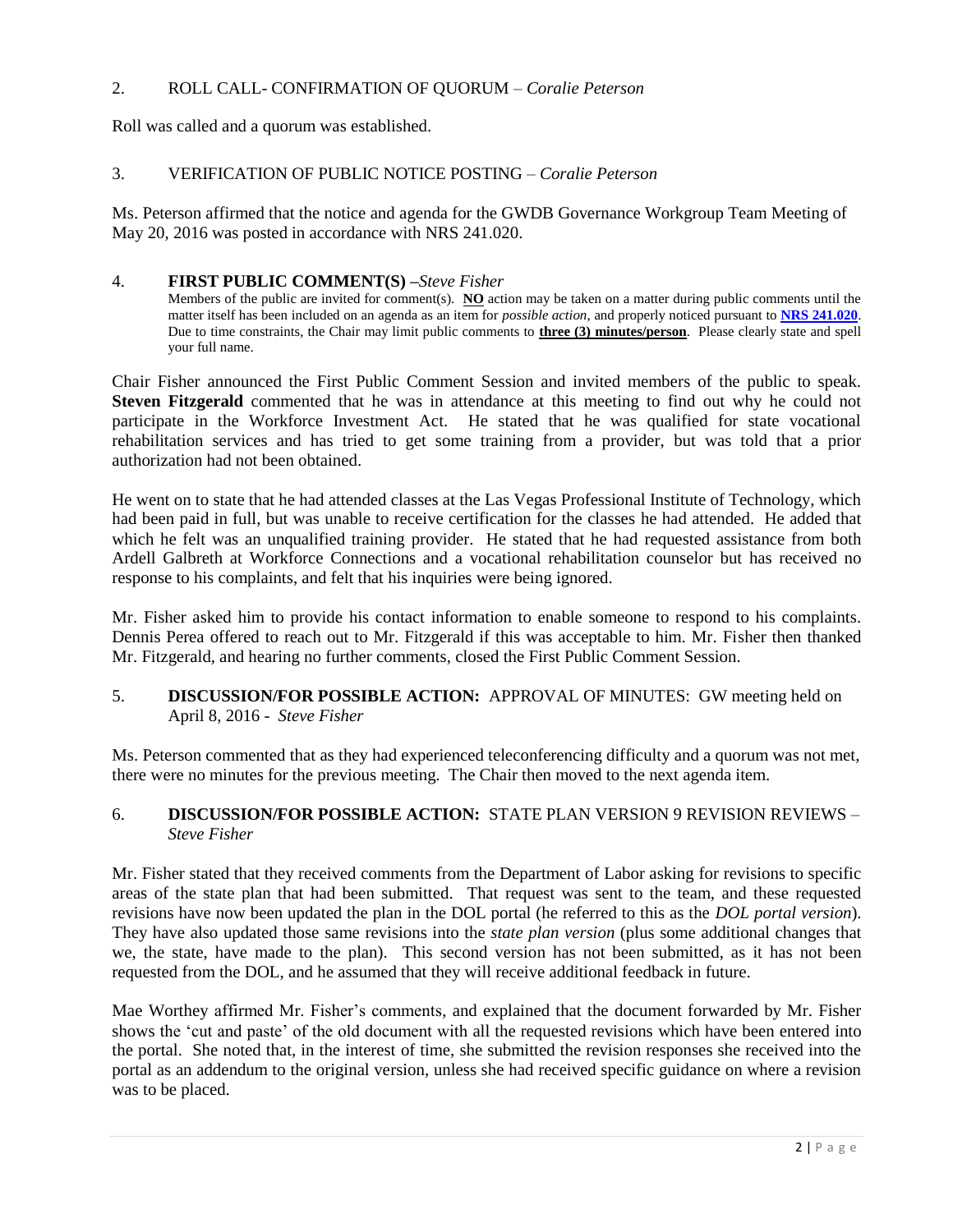Mae Worthey also confirmed that **Version 8.3** of the state plan was submitted to the Department of Labor (to meet their deadline). Revisions requested by the DOL were made and Kris Nelson downloaded a portal version representative of most recent DOL version of the plan. She went on to explain that they are currently up to **Version 9.4**, which has the track changes made as a result of their meeting discussions in the last couple of months, as well as changes she made to ensure that the state publication draft is up to date.

Mike Raponi commented that Brad Deeds and Ken Zutter also uploaded clarifications to Title II in the portal and asked if any approval was needed on behalf of the state plan. Mr. Fisher questioned if they had been given access to the portal.

Dennis Perea commented that DOL started giving permission to other (partners) aside from Mae Worthey and Kris Nelson to enter the portal indirectly, which was not realized until after the fact. After becoming aware of the issue, Ms. Nelson viewed the wide range of changes that had been made with no written notice of the request being received by DETR, as the act requires. He went on to comment that the history of how the DOL has handled the portal has been confusing. However, since the concept is that the plan is a 'living document' he suggested that they work off of a document, make revisions in their established process through the GWDB (outside of the federal structure), and resubmit when they have more of a final product.

Mr. Fisher agreed that this would simplify and delineate the document version from the one they already submitted. Mr. Perea likened this to figuratively 'drawing a line in the sand' now that the portal is closed. The documents that they submit from now on will be planned for resubmission at a later date.

Matt Morris commented to Ms. Peterson that he joined the meeting as the discussion of this item began. He stated that the agenda for the upcoming Executive Committee will take place on Tuesday, May 24, 2016 shows a discussion of the state plan. He stressed the need to make sure that they have a firm grasp on the status of the plan when it is presented to that committee.

Mae Worthey reiterated that the document Mr. Fisher sent out in advance of this meeting represented all the changes made to the plan (including the changes made by Ken Zutter and Brad Deeds). Mr. Perea added that they may need to confirm that RSA/DOE has not granted more recent access for changes.

Kris Nelson commented that received a collaborative email from RSA (cc'd to DOL), explaining that they allowed changes to be made and placed in the portal without having them going through an approval process. She also clarified that the agenda item on the state plan review for the Executive Committee is for discussion only and no action can be taken.

Mike Raponi rejoined the meeting at this juncture, and asked to clarify his earlier comment. He stated that Ken Zutter and Brad Deeds did not enter the portal, although they were granted access by DOL. They had instead submitted their revisions to Kris Nelson and Mae Worthey.

Discussion ensued amongst GW members regarding the timeline for the next version of the plan. Members agreed to wait to review and/or make any major recommendations/revisions to the plan until after the DOL regulations are released (expected by the end of June), during the two year *modification phase*.

GW members agreed to meet next on June  $17<sup>th</sup>$ , to determine their next actions on the state plan revisions.

7. **DISCUSSION/FOR POSSIBLE ACTION:** Discussion and possible action regarding dates, times, and agenda items for future meetings – *Steve Fisher*

Steve Fisher stated the next meeting will be held on Friday, June 17, 2016 at 10:00 a.m.

### 8. **SECOND PUBLIC COMMENT(S) –** *Dennis Perea or Steve Fisher*